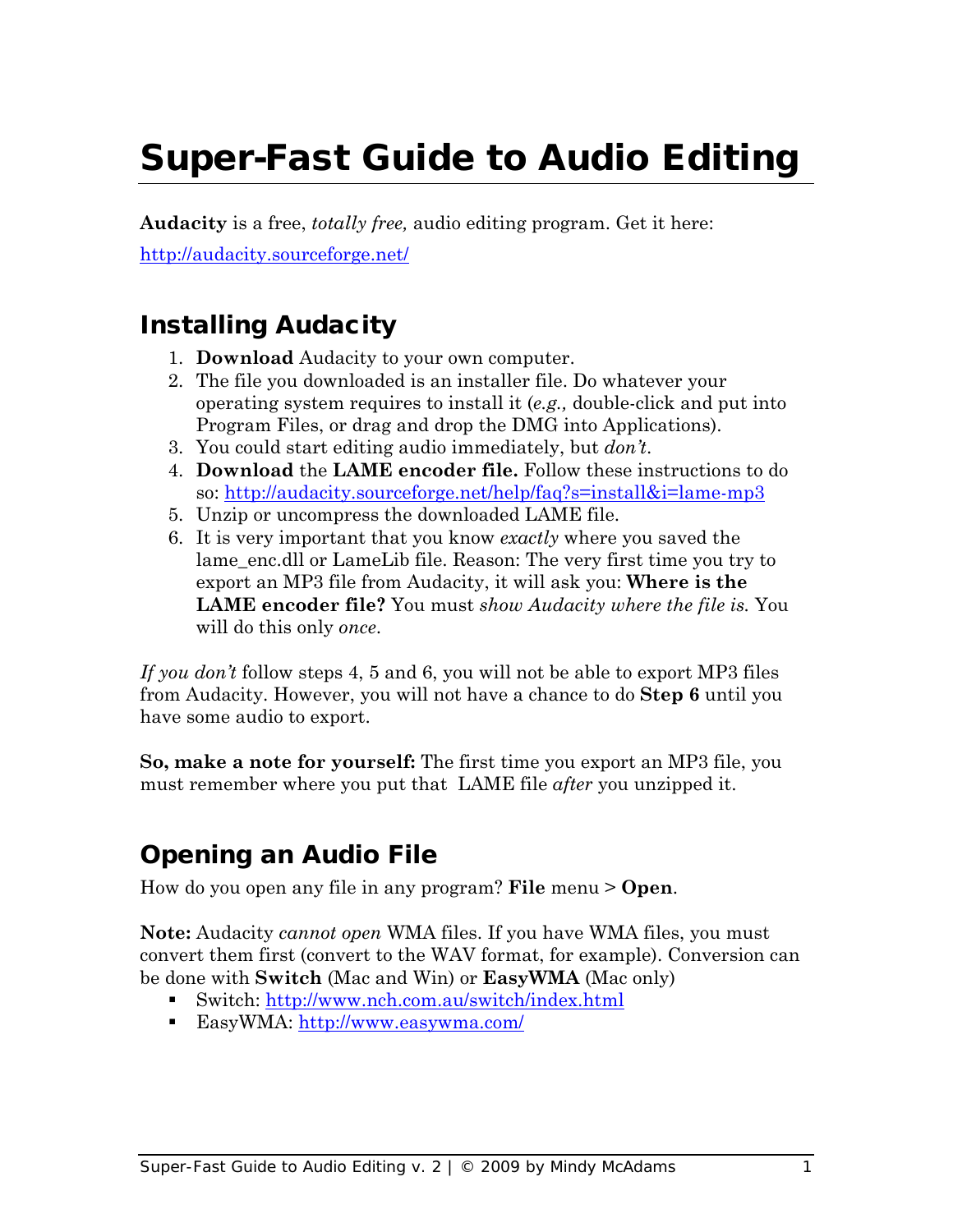# Recording Your Own Voice

- 1. Connect a microphone.
	- a. If your computer has a **Mic In** port, plug in a microphone.
	- b. If your computer has a **Line In** port, get a USB microphone or an audio adapter such as the iMic: <http://www.griffintechnology.com/products/imic/>
	- c. If you have a built-in mic, okay, but it won't be the best quality.
- 2. Open Audacity.
- 3. Click the red button. Start talking.



4. When you've finished, click the Stop button.

|      | Audacity |  |  |  |                                                |  |  |  |           |            |
|------|----------|--|--|--|------------------------------------------------|--|--|--|-----------|------------|
| File |          |  |  |  | Edit View Project Generate Effect Analyze Help |  |  |  |           |            |
|      |          |  |  |  |                                                |  |  |  |           |            |
|      |          |  |  |  |                                                |  |  |  | Stop<br>固 | Microphone |

# Saving Your File

How do you save any file in any program? **File** menu > **Save**. But no, in this aspect, Audacity is different.

| example 2007a         |              |  |                                           |        |  |    |       |  |  |  |
|-----------------------|--------------|--|-------------------------------------------|--------|--|----|-------|--|--|--|
| File                  |              |  | Edit View Project Generate Effect Analyze |        |  |    | Help  |  |  |  |
| New<br>Open           |              |  | Ctrl+N                                    |        |  |    |       |  |  |  |
|                       |              |  | $Ctrl + O$                                |        |  | D) |       |  |  |  |
| Close                 |              |  | Ctrl+W                                    |        |  |    |       |  |  |  |
| Save Project          |              |  |                                           | Ctrl+S |  |    |       |  |  |  |
| ΜŽ<br>Save Project As |              |  |                                           |        |  |    | 48) e |  |  |  |
|                       | Recent Files |  |                                           |        |  |    |       |  |  |  |

Like many audio editing programs, Audacity wants you to **save a "project"** and not a file—until you are completely finished with your editing. When you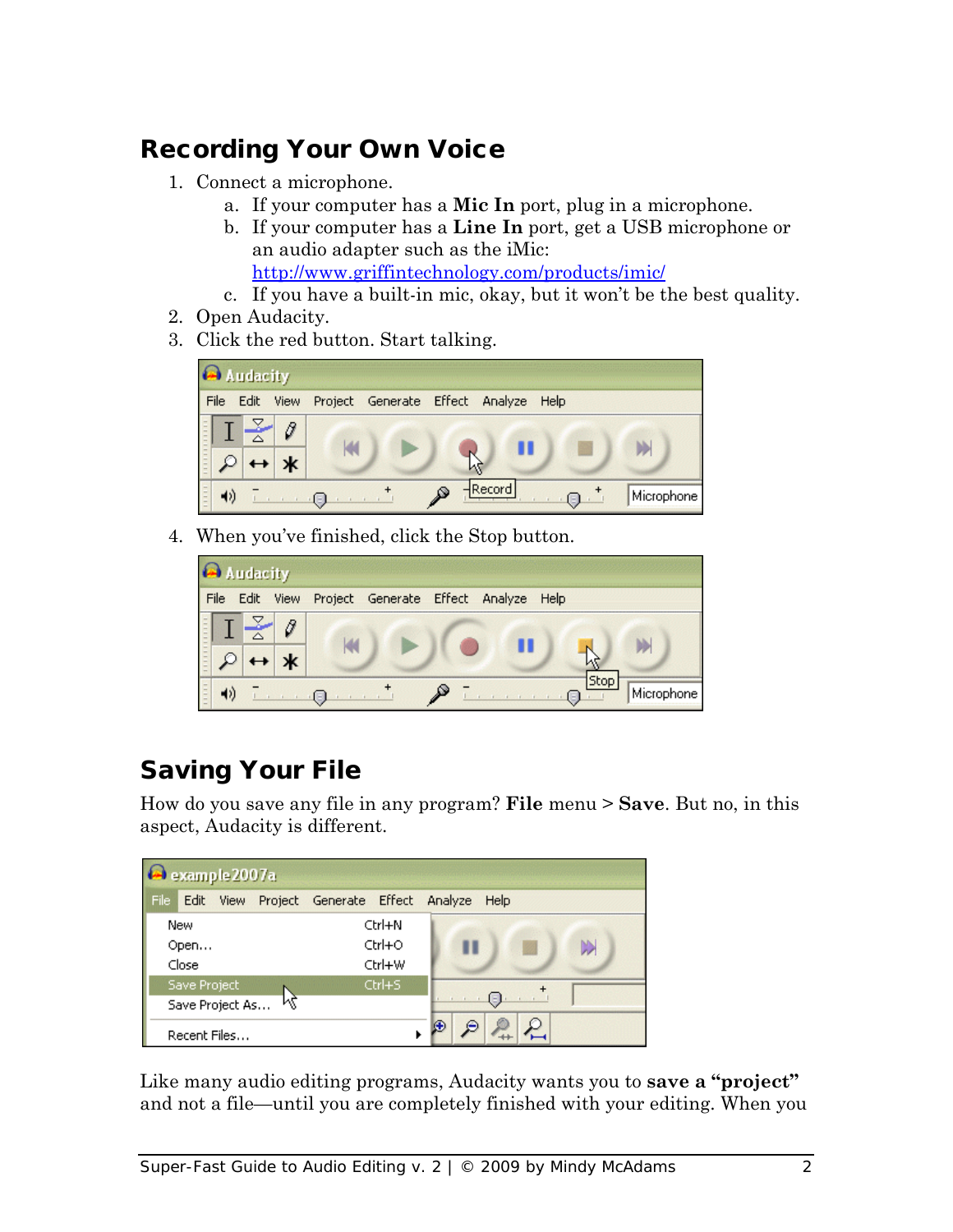are finished, you will **export** a new file. But until then, you will just go on saving your project as many times as necessary to avoid losing your work.

**TIP:** Save the project into the same folder that contains your raw audio files. Keep all these files together (in the same folder) if you move the project to a different computer to continue editing. If you don't, probably you will lose the ability to edit the project.

# Editing Audio

The basics are easier than you might assume.

**To delete something,** first you will click, hold and drag to select the section:



Then press the Delete key on your keyboard. (**Note:** The player must be **stopped,** not paused, or else this will not work.)

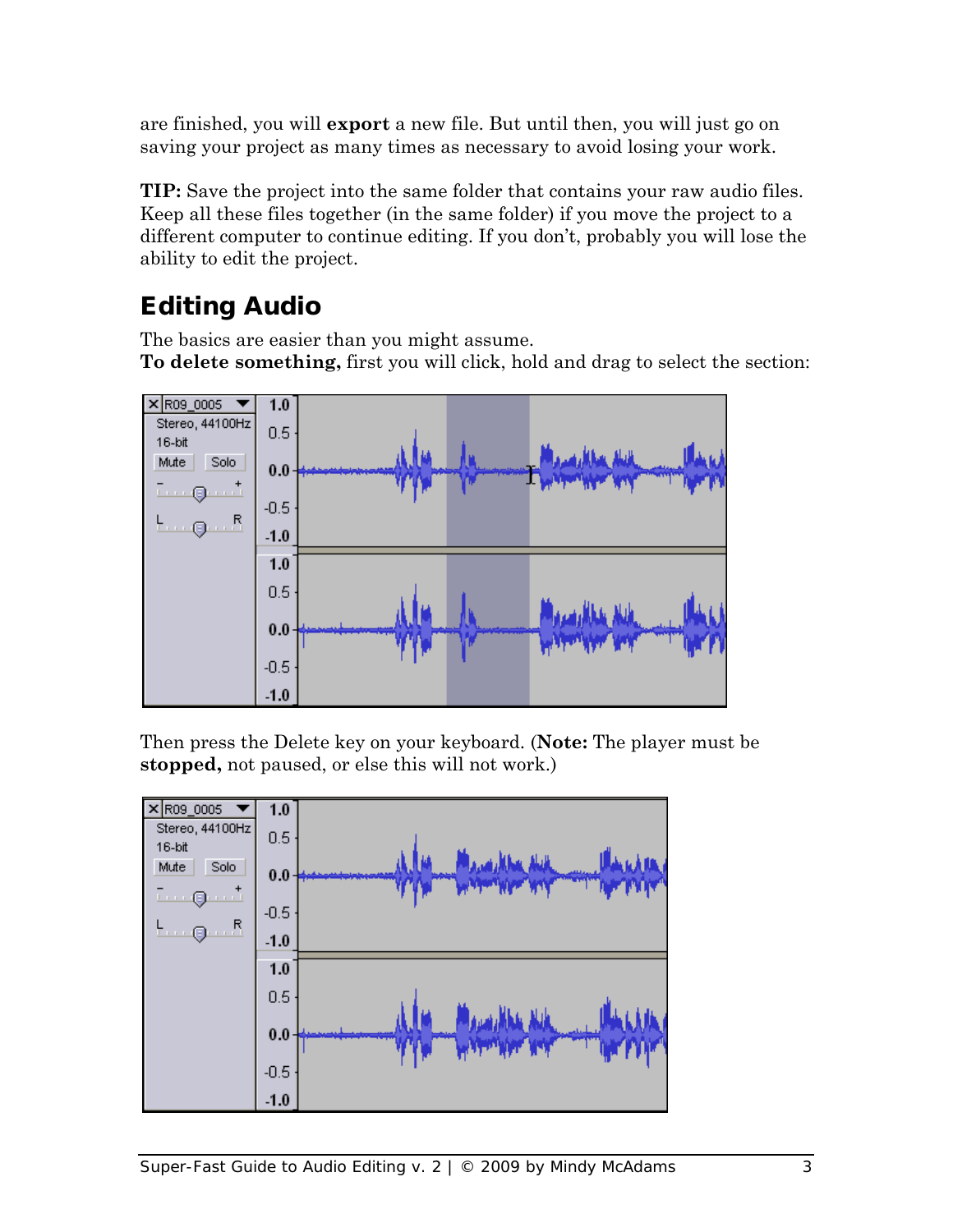If you make a mistake, hold Ctrl (Win) or Cmd (Mac) and press **z**.

**To move a section** from one place to another, first select it (as shown above), but hold Ctrl (Win) or Cmd (Mac) and press **x** (for *cut*). This is exactly the same as Microsoft Word. **Cut, copy** and **paste** all work in your audio editor.

Move the cursor to where you want to add the cut section, and click once:



Then hold Ctrl (Win) or Cmd (Mac) and press **v** (for *paste*):

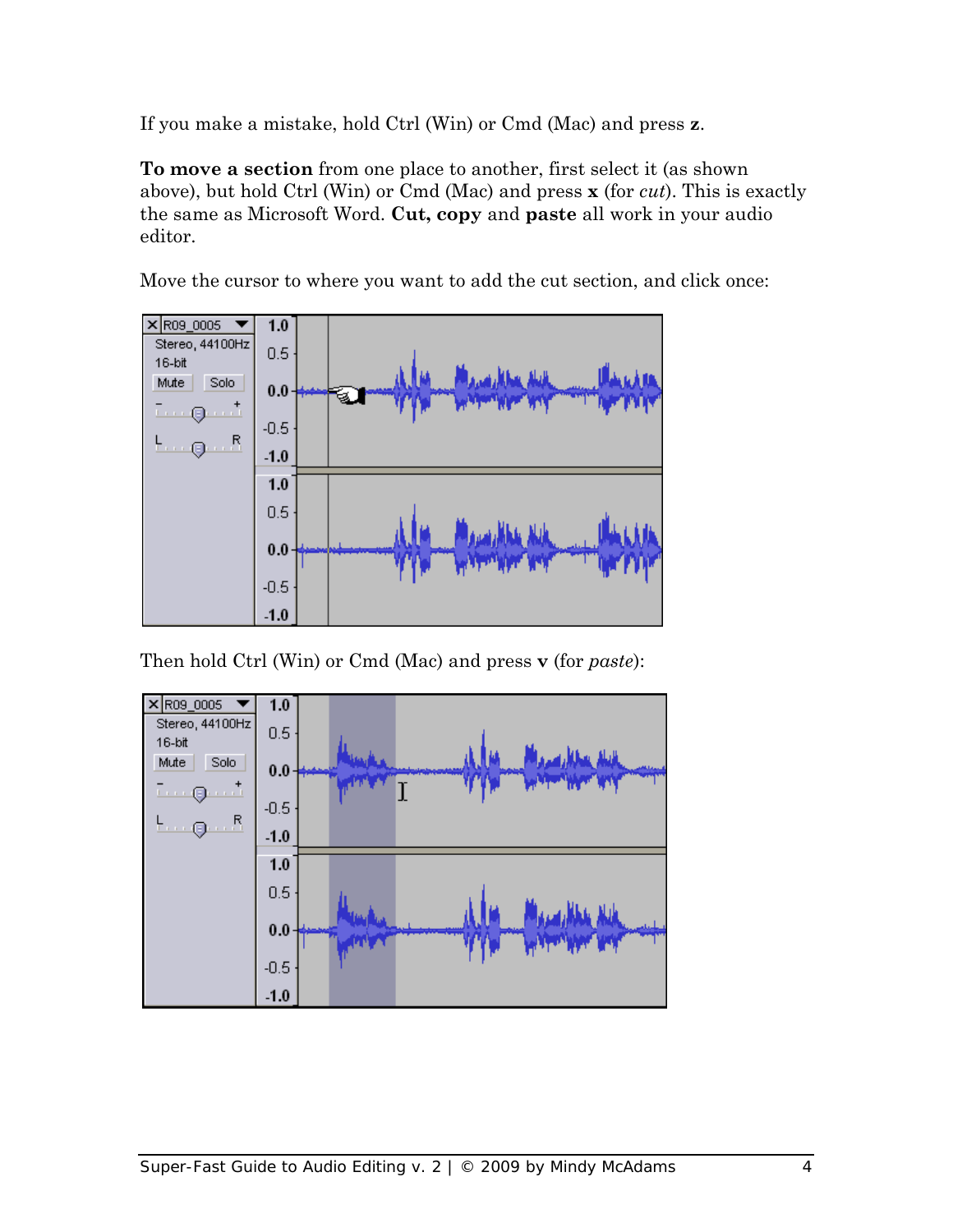# Before You Export the Finished File

When you've completed your editing, you will want an MP3 file. First, you should convert a **stereo** file (two tracks) to a **mono** file. This reduces the file size by 50 percent.

#### **Convert Stereo to Mono**

1. Click the track name (here it is "R09\_0005"; yours will be different) to open menu. Select "Split Stereo Track."



2. After splitting, change EACH track to **Mono**.



3. Select **all tracks** by shift-clicking each track until all are highlighted.

4. **Project** menu > **Quick Mix** (*or* **Tracks** menu > **Mix and** 

**Render**)\*

If you had only one track, you don't need to do this.

\*New version of Audacity